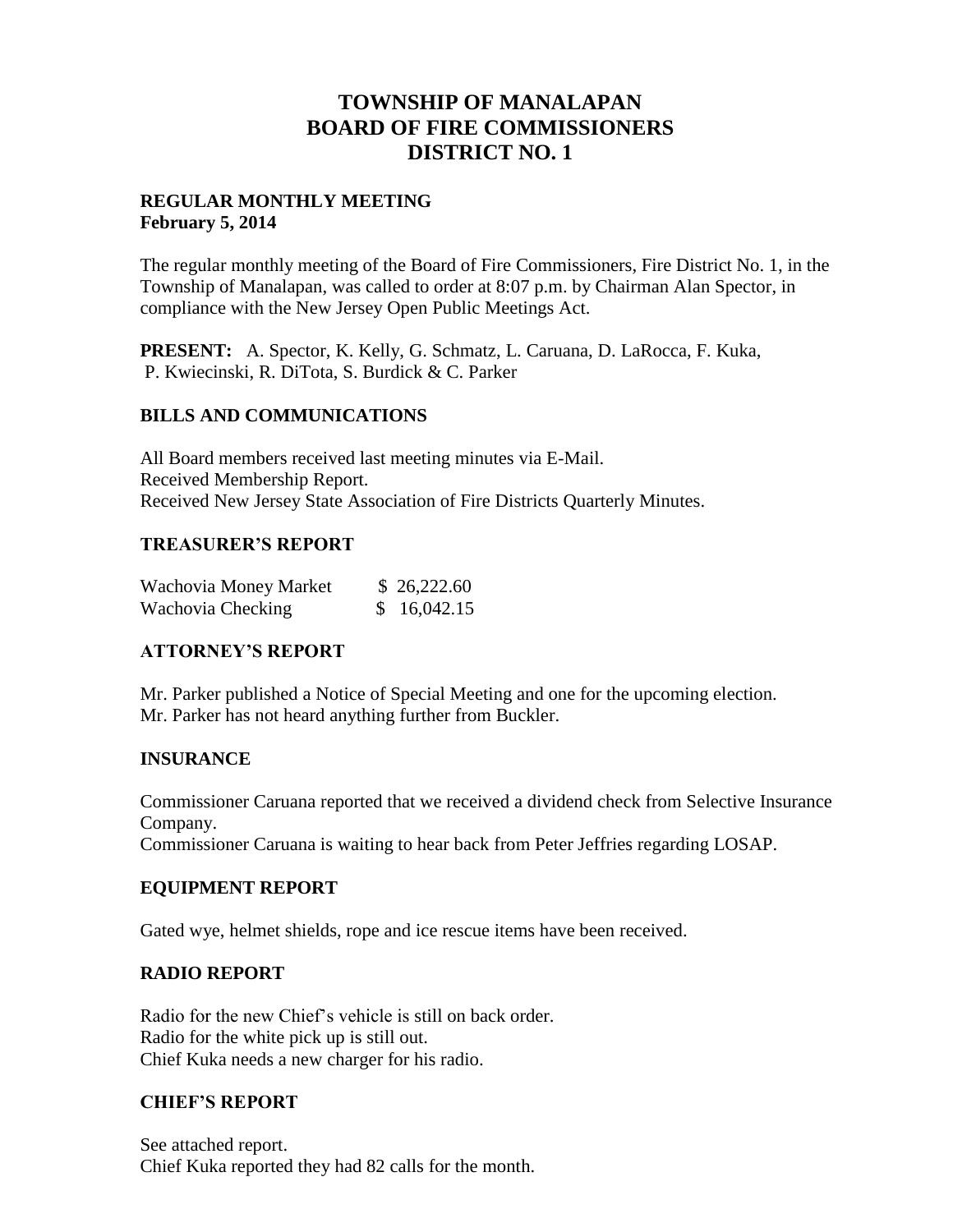The ice water training held on 1/30 and 2/1 was successful.

#### **TRUCK REPORT**

All outstanding items have been taken care of with Fleet. 26-1-80 – rear step has been ordered – 4 to 5 weeks to come in from Pierce.

## **ASSOCIATION REPORT**

Steve Burdick reported that the door on the side of the building will be replaced on Saturday.

#### **TRUSTEES' REPORT**

No report.

#### **OLD BUSINESS**

See attached.

#### **NEW BUSINESS**

Commissioner Kelly made a motion to pay all vouchers; this was seconded by Commissioner Schmatz. All voted aye.

Chief Kuka is obtaining prices for new ID cards.

Meeting opened to the public at 8:29 P.M.

A motion was made by Commissioner Spector to adjourn; it was seconded by Commissioner LaRocca and all voted aye.

Meeting adjourned at 8:31 P.M.

 Respectfully submitted, Kenneth Kelly, Clerk